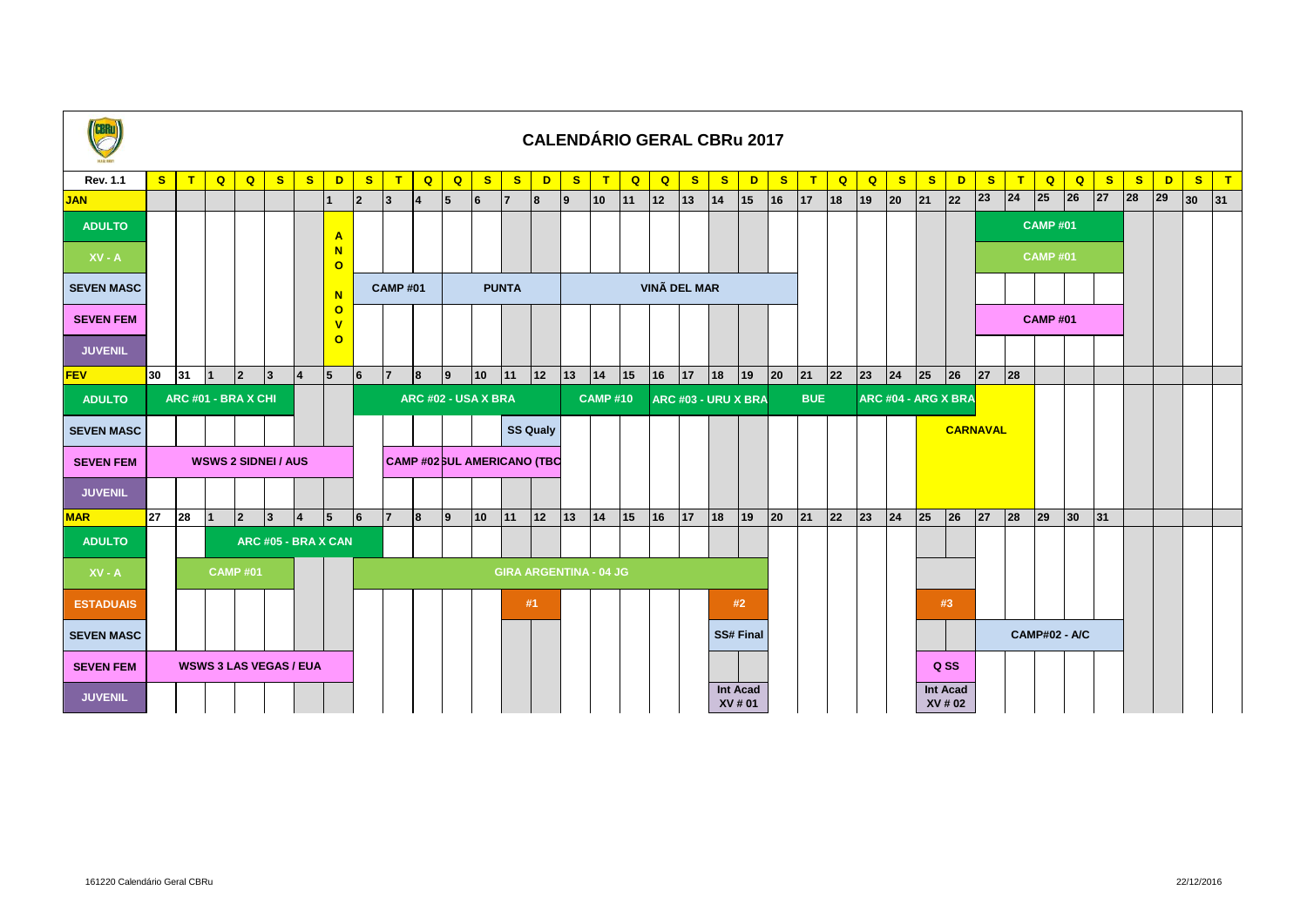| <b>CBRu</b>       |                |                |                                                                                 |                           |              |                 |                            |              |                                   |                         |    |                                  |              |                               |                                  |                                 |                          |              |              | <b>CALENDÁRIO GERAL CBRu 2017</b> |                 |                     |    |                                |                             |                                    |              |    |              |              |                |              |              |              |                 |              |              |
|-------------------|----------------|----------------|---------------------------------------------------------------------------------|---------------------------|--------------|-----------------|----------------------------|--------------|-----------------------------------|-------------------------|----|----------------------------------|--------------|-------------------------------|----------------------------------|---------------------------------|--------------------------|--------------|--------------|-----------------------------------|-----------------|---------------------|----|--------------------------------|-----------------------------|------------------------------------|--------------|----|--------------|--------------|----------------|--------------|--------------|--------------|-----------------|--------------|--------------|
| <b>Rev. 1.1</b>   | $\mathbf{s}$   | T              | $\mathbf Q$                                                                     | $\overline{Q}$            | $\mathbf{s}$ | S               | D                          | $\mathbf{s}$ | $\mathbf{T}$                      | $\overline{\mathbf{Q}}$ | Q  | $\mathbf{s}$                     | $\mathbf{s}$ | D                             | $\mathbf{s}$                     | $\mathbf{T}$                    | Q                        | Q            | $\mathbf{s}$ | $\mathbf{s}$                      | D               | $\mathbf{s}$        | T  | $\overline{Q}$                 | $\mathbf{Q}$                | $\mathbf{s}$                       | $\mathbf{s}$ | D  | $\mathbf{s}$ | T            | $\mathbf{Q}$   | $\mathbf{Q}$ | $\mathbf{s}$ | $\mathbf{s}$ | D               | $\mathbf{s}$ | $\mathsf{L}$ |
| <b>ABR</b>        | 27             | 28             | 29                                                                              | 30                        | 31           |                 | $\overline{2}$             | 3            |                                   | 5                       | 6  | $\overline{7}$                   | 8            | <u> 9</u>                     | 10                               | 11                              | $ 12\rangle$             | $ 13\rangle$ | 14           | 15                                | 16              | 17                  | 18 | 19                             | 20                          | 21                                 | 22           | 23 | 24           | 25           | 26             | 27           | 28           | 29           | 30 <sub>o</sub> |              |              |
| <b>ADULTO</b>     |                |                |                                                                                 |                           |              |                 |                            |              |                                   |                         |    |                                  |              |                               |                                  |                                 |                          |              |              |                                   |                 |                     |    |                                |                             |                                    |              |    |              |              | <b>CAMP#07</b> |              |              |              |                 |              |              |
| <b>ESTADUAIS</b>  |                |                |                                                                                 | <b>PÁSCOA</b><br>#3<br>#4 |              |                 |                            |              |                                   |                         |    |                                  |              |                               |                                  |                                 |                          |              |              |                                   |                 |                     |    |                                | #5                          |                                    |              |    |              |              |                |              |              |              |                 |              |              |
| <b>SEVEN MASC</b> |                |                |                                                                                 |                           |              |                 |                            |              | <b>SWS HONG KONG / AC</b>         |                         |    |                                  |              |                               |                                  |                                 |                          |              |              |                                   |                 |                     |    |                                |                             |                                    |              |    |              |              |                |              |              |              |                 |              |              |
| <b>SEVEN FEM</b>  |                |                |                                                                                 |                           |              |                 |                            |              | <b>CAMP#02</b>                    |                         |    |                                  |              |                               |                                  |                                 | <b>TORNEIO PRE - JPN</b> |              |              |                                   |                 |                     |    | <b>WSWS 3 KITAKYUSYU / JPN</b> |                             |                                    |              |    |              |              |                |              |              |              |                 |              |              |
| <b>JUVENIL</b>    |                |                | <b>Int Acad</b><br><b>Int Acad</b><br>Int Acad<br>7S # 01<br>XV # 03<br>7S # 02 |                           |              |                 |                            |              |                                   |                         |    |                                  |              |                               | <b>SEVEN CONSUR</b>              |                                 |                          |              |              |                                   |                 | <b>SEVEN CONSUR</b> |    |                                |                             |                                    |              |    |              |              |                |              |              |              |                 |              |              |
| <b>MAI</b>        |                | $\overline{2}$ | 13                                                                              | 14                        | 15           | 6               | 7                          | 8            | Ι9                                | 10                      | 11 | $\boxed{12}$                     | 13           | 14                            | 15                               | 16                              | 17                       | 18           | 19           | 20                                | 21              | 22                  | 23 | 24                             | 25                          | 26                                 | 27           | 28 | $ 29\rangle$ | $ 30\rangle$ | 31             |              |              |              |                 |              |              |
| <b>ADULTO</b>     | <b>CAMP#08</b> |                |                                                                                 |                           |              |                 |                            |              | <b>CAMP #09</b><br><b>WRQ #01</b> |                         |    |                                  |              |                               | <b>CAMP#10</b><br><b>WRQ #02</b> |                                 |                          |              |              |                                   | <b>CAMP #11</b> |                     |    | <b>WRQ #03</b>                 |                             |                                    |              |    |              |              |                |              |              |              |                 |              |              |
| <b>ESTADUAIS</b>  |                |                |                                                                                 |                           |              |                 | #6                         |              |                                   |                         |    |                                  |              | #7                            |                                  |                                 |                          |              |              |                                   | #8              |                     |    |                                |                             |                                    |              | #9 |              |              |                |              |              |              |                 |              |              |
| <b>SEVEN MASC</b> |                |                |                                                                                 |                           |              |                 |                            |              |                                   |                         |    |                                  |              |                               |                                  |                                 |                          |              |              |                                   |                 |                     |    |                                |                             |                                    |              |    |              |              |                |              |              |              |                 |              |              |
| <b>SEVEN FEM</b>  |                |                |                                                                                 |                           |              |                 | SS #1                      |              |                                   |                         |    |                                  |              |                               |                                  |                                 |                          |              |              | <b>TORNEIO PRE - CAN</b>          |                 |                     |    |                                |                             | <b>WSWS 4 VICTORIA / CAN</b>       |              |    |              |              |                |              |              |              |                 |              |              |
| <b>JUVENIL</b>    |                |                |                                                                                 |                           |              |                 | <b>Int Acad</b><br>XV # 04 |              |                                   |                         |    |                                  |              | <b>Int Acad</b><br>XV # 05    |                                  |                                 |                          |              |              |                                   |                 |                     |    |                                |                             |                                    |              |    |              |              |                |              |              |              |                 |              |              |
| <b>JUN</b>        |                |                | 31                                                                              | $\overline{1}$            | $ 2\rangle$  | $\overline{3}$  | $\overline{14}$            | 15           | 6                                 | $\overline{7}$          | 8  | 9                                | 10           | 11                            | 12                               | $ 13\rangle$                    | 14                       | 15           | 16           | 17                                | 18              | 19                  | 20 | 21                             | 22                          | 23                                 | 24           | 25 | 26           | 27           | 28             | 29           | $ 30\rangle$ |              |                 |              |              |
| <b>ADULTO</b>     |                | <b>CAMP#12</b> |                                                                                 |                           |              |                 |                            |              |                                   |                         |    | <b>TEST MATCH #01 / PORTUGAL</b> |              |                               |                                  | <b>TEST MATCH #02 / BELGICA</b> |                          |              |              |                                   |                 |                     |    |                                |                             | <b>TEST MATCH #03 / ILHAS COOK</b> |              |    |              |              |                |              |              |              |                 |              |              |
| $XV - A$          |                |                |                                                                                 |                           |              | <b>CAMP #02</b> |                            |              |                                   |                         |    |                                  |              | <b>GIRA ARGENTINA - 04 JG</b> |                                  |                                 |                          |              |              |                                   |                 |                     |    |                                |                             |                                    |              |    |              |              |                |              |              |              |                 |              |              |
| <b>SEVEN MASC</b> |                |                |                                                                                 |                           |              |                 |                            |              |                                   |                         |    |                                  |              |                               |                                  |                                 | <b>CORPUS CHRISTIS</b>   |              |              |                                   |                 |                     |    |                                |                             |                                    |              |    |              |              |                |              |              |              |                 |              |              |
| <b>SEVEN FEM</b>  |                |                |                                                                                 |                           |              |                 | <b>SS#2</b>                |              |                                   |                         |    |                                  |              |                               | <b>TORNEIO PRE - FRA</b>         |                                 |                          |              |              |                                   |                 |                     |    |                                | <b>WSWS 5 CLERMONT/ FRA</b> |                                    |              |    |              |              |                |              |              |              |                 |              |              |
| <b>JUVENIL</b>    |                |                |                                                                                 |                           |              |                 | <b>CAMP#03</b>             |              |                                   | <b>TOUR CÓRDOBA</b>     |    |                                  |              |                               |                                  |                                 |                          |              |              |                                   |                 |                     |    |                                |                             |                                    |              |    |              |              |                |              |              |              |                 |              |              |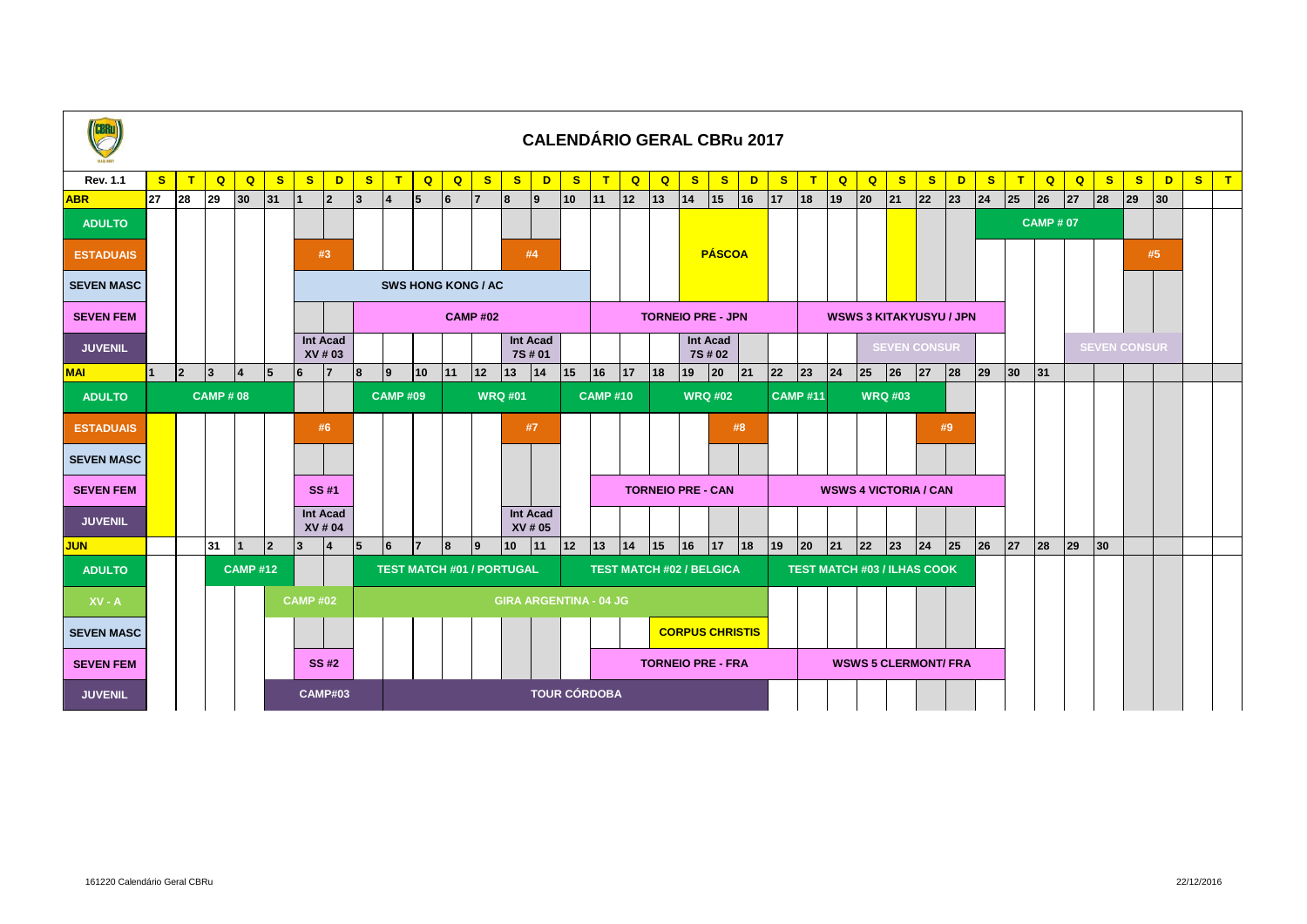| <b>CBRu</b>       |   |                |             |                |                |                                             |              |              |                 |                |    |                |                   |                     |              |              |              |                                       |              |              | <b>CALENDÁRIO GERAL CBRu 2017</b> |              |    |                |                     |              |              |                            |              |              |                |    |              |              |              |                |              |
|-------------------|---|----------------|-------------|----------------|----------------|---------------------------------------------|--------------|--------------|-----------------|----------------|----|----------------|-------------------|---------------------|--------------|--------------|--------------|---------------------------------------|--------------|--------------|-----------------------------------|--------------|----|----------------|---------------------|--------------|--------------|----------------------------|--------------|--------------|----------------|----|--------------|--------------|--------------|----------------|--------------|
| <b>Rev. 1.1</b>   | S | T              | Q           | $\overline{Q}$ | S              | $\mathbf{s}$                                | D            | $\mathbf{s}$ | T               | $\overline{Q}$ | Q  | $\mathbf{s}$   | $\mathbf{s}$      | $\mathbf{D}$        | $\mathbf{s}$ | $\mathbf{T}$ | Q            | $\mathbf{Q}$                          | $\mathbf{s}$ | $\mathbf{s}$ | D                                 | $\mathbf{s}$ | T  | $\overline{Q}$ | $\overline{Q}$      | $\mathbf{s}$ | $\mathbf{s}$ | D                          | $\mathbf{s}$ | T            | $\overline{Q}$ | Q  | S            | $\mathbf{s}$ | D            | $\mathbf{s}$   | $\mathbf{T}$ |
| <b>JUL</b>        |   |                |             |                |                | $\overline{1}$                              | $ 2\rangle$  | 3            | 4               | 5              | 6  | $\overline{7}$ | 8                 | $ 9\rangle$         | 10           | $ 11\rangle$ | 12           | $\begin{vmatrix} 13 \end{vmatrix}$ 14 |              | 15           | 16                                | 17           | 18 | $ 19\rangle$   | 20                  | 21           | 22           | $ 23\rangle$               | 24           | 25           | 26             | 27 | 28           | 29           | $ 30\rangle$ | 31             |              |
| <b>ADULTO</b>     |   |                |             |                |                |                                             |              |              |                 |                |    |                |                   |                     |              |              |              |                                       |              |              |                                   |              |    |                |                     |              |              |                            |              |              |                |    |              |              |              |                |              |
| <b>SUPER 8</b>    |   |                |             |                |                | S8 #01                                      |              |              |                 |                |    |                |                   | S8 #02              |              |              |              |                                       |              |              | S8 #03                            |              |    |                |                     |              |              | S8 #04                     |              |              |                |    |              |              | S8 #05       |                |              |
| Taça Tupi         |   |                |             |                |                |                                             | <b>TT#01</b> |              |                 |                |    |                |                   | TT #02              |              |              |              |                                       |              |              | <b>TT#03</b>                      |              |    |                |                     |              |              | TT#04                      |              |              |                |    |              |              |              |                |              |
| <b>SEVEN MASC</b> |   |                |             |                |                |                                             |              |              |                 |                |    |                |                   |                     |              |              |              |                                       |              |              |                                   |              |    |                |                     |              |              |                            |              |              |                |    |              |              |              |                |              |
| <b>SEVEN FEM</b>  |   | SS #3          |             |                |                |                                             |              |              |                 |                |    |                |                   |                     |              |              |              |                                       |              |              | <b>Inter Acad</b><br>#1           |              |    |                |                     |              |              |                            |              |              |                |    |              |              |              |                |              |
| <b>JUVENIL</b>    |   |                |             |                |                |                                             |              |              |                 |                |    |                |                   |                     |              |              |              |                                       |              |              | Int Acad<br>XV # 06               |              |    |                |                     |              |              | <b>Int Acad</b><br>7s # 03 |              |              |                |    |              |              |              |                |              |
| <b>AGO</b>        |   | $\overline{1}$ | $ 2\rangle$ | $ 3\rangle$    | $\overline{4}$ | 5                                           | 6            | 17           | 8               | $\overline{9}$ | 10 | 11             | 12                | $ 13\rangle$        | 14           | 15           | 16           | 17 18                                 |              | 19           | 20                                | 21           | 22 | $ 23\rangle$   | 24                  | 25           | 26           | 27                         | 28           | $ 29\rangle$ | $ 30\rangle$   | 31 |              |              |              |                |              |
| <b>ADULTO</b>     |   |                |             |                |                |                                             |              |              |                 |                |    |                |                   |                     |              |              |              |                                       |              |              |                                   |              |    |                |                     |              |              |                            |              |              |                |    |              |              |              |                |              |
| <b>SUPER 8</b>    |   |                |             |                |                |                                             | S8 #06       |              |                 |                |    |                |                   | S8 #07              |              |              |              |                                       |              |              | <b>S14 #QF</b>                    |              |    |                |                     |              |              | <b>S14 #SF</b>             |              |              |                |    |              |              |              |                |              |
| <b>TAÇA TUPI</b>  |   |                |             |                |                | <b>TT#05</b>                                |              |              |                 |                |    |                |                   | <b>TT#06</b>        |              |              |              |                                       |              |              | <b>TT#SF</b>                      |              |    |                |                     |              |              | TT#F                       |              |              |                |    |              |              |              |                |              |
| <b>SEVEN MASC</b> |   |                |             |                |                |                                             |              |              |                 |                |    |                |                   |                     |              |              |              |                                       |              |              |                                   |              |    |                |                     |              |              |                            |              |              |                |    |              |              |              |                |              |
| <b>SEVEN FEM</b>  |   |                |             |                |                |                                             | <b>SS #4</b> |              |                 |                |    |                | <b>Inter Acad</b> | #2                  |              |              |              |                                       |              |              |                                   |              |    |                |                     |              |              | <b>Inter Acad</b><br>#3    |              |              |                |    |              |              |              |                |              |
| <b>JUVENIL</b>    |   |                |             |                |                | <b>TORNEIO DAS NAÇOES</b><br><b>CAMP#04</b> |              |              |                 |                |    |                |                   |                     |              |              |              |                                       |              |              |                                   |              |    |                | Int Acad<br>XV # 07 |              |              |                            |              |              |                |    |              |              |              |                |              |
| <b>SET</b>        |   |                |             |                |                | $ 2\rangle$                                 | 3            | 4            | $5\phantom{.0}$ | 6              | 17 | 8              | Ι9                | 10                  | 11           | 12           | $ 13\rangle$ | 14                                    | 15           | 16           | 17                                | 18           | 19 | 20             | 21                  | 22           | 23           | 24                         | 25           | $ 26\rangle$ | 27             | 28 | $ 29\rangle$ | 30           | $\mathbf{1}$ | $\overline{2}$ |              |
| <b>ADULTO</b>     |   |                |             |                |                |                                             |              |              |                 |                |    |                |                   |                     |              |              |              |                                       |              |              | <b>Inter Acad</b><br>XV #1        |              |    |                |                     |              |              | <b>Inter Acad</b><br>XV #2 |              |              |                |    |              |              |              |                |              |
| <b>SUPER 8</b>    |   |                |             |                |                |                                             | <b>S14#F</b> |              |                 |                |    |                |                   |                     |              |              |              |                                       |              |              |                                   |              |    |                |                     |              |              |                            |              |              |                |    |              |              |              |                |              |
| <b>TAÇA TUPI</b>  |   |                |             |                |                | TT #Reps                                    |              |              |                 |                |    |                |                   |                     |              |              |              |                                       |              |              |                                   |              |    |                |                     |              |              |                            |              |              |                |    |              |              |              |                |              |
| <b>SEVEN MASC</b> |   |                |             |                |                |                                             |              |              |                 |                |    |                |                   |                     |              |              |              |                                       |              |              |                                   |              |    |                |                     |              |              |                            |              |              |                |    |              |              |              |                |              |
| <b>SEVEN FEM</b>  |   |                |             |                |                |                                             |              |              |                 |                |    |                | <b>Inter Acad</b> | #4                  |              |              |              |                                       |              |              | <b>SS#5</b>                       |              |    |                |                     |              |              | <b>Inter Acad</b><br>#5    |              |              |                |    |              |              |              |                |              |
| <b>JUVENIL</b>    |   |                |             |                |                |                                             |              |              |                 |                |    |                |                   | Int Acad<br>7s # 04 |              |              |              |                                       |              |              |                                   |              |    |                |                     |              |              | Int Acad<br>7s # 05        |              |              |                |    |              |              |              |                |              |